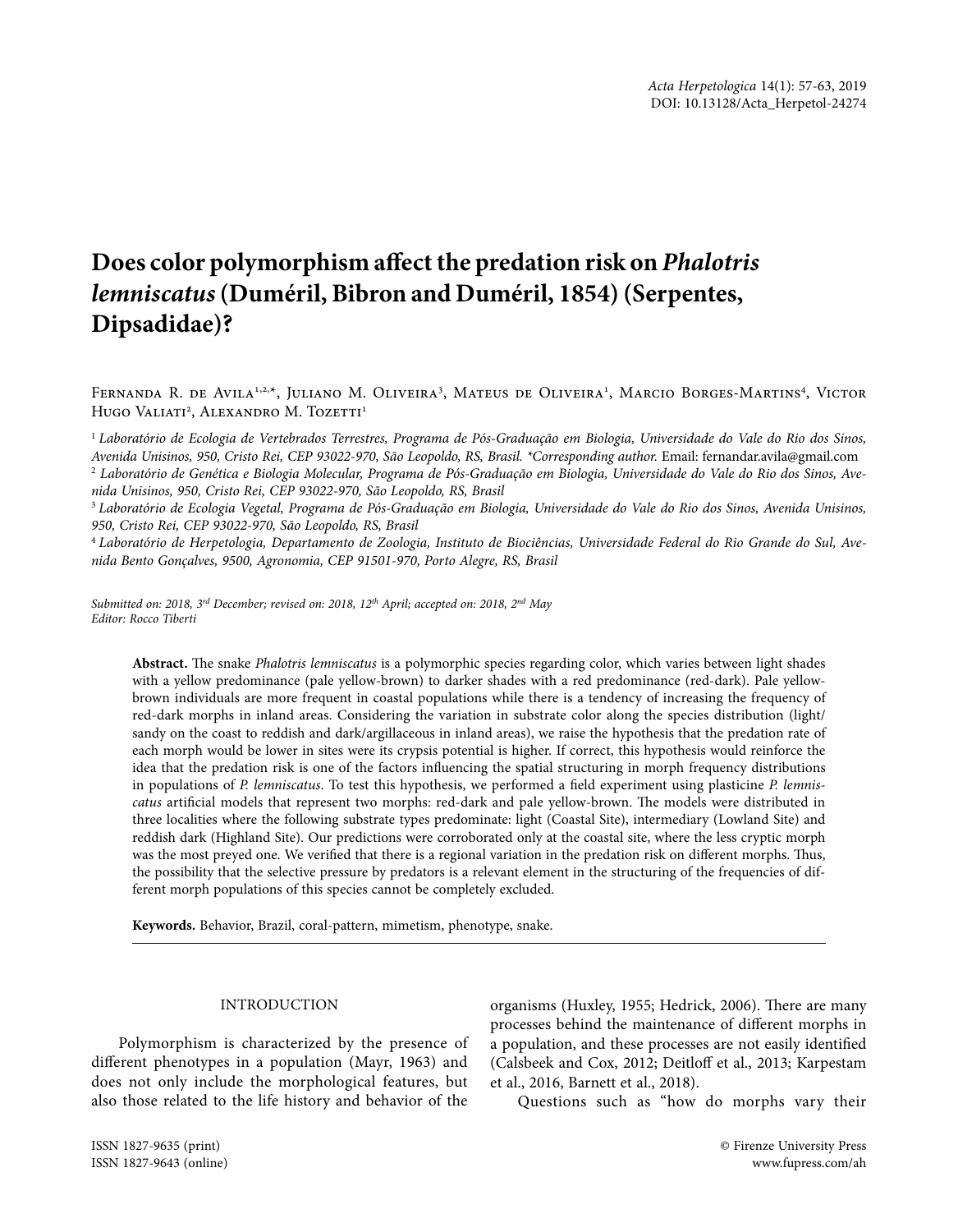appearance and abundance in a spatial scale" and "what are the habitat components that favor the existence and sympatry of two or more morphs" would be better answered from experiments performed under natural conditions (Hoffman and Blouin, 2000; Roulin, 2004; Gray and McKinnon, 2006).

In squamates, particularly in snakes, some of the most well-documented types of polymorphism are the multiple color forms (color polymorphism). From an ecological view, morphs can be considered cryptic (when they maximize the animal's camouflage; Clarke, 1962; King and Lawson, 1995; Eizirik et al., 2003; Hoffman et al., 2006), aposematic (when they highlight a warning signal; Brodie and Brodie, 2004; Noonan and Comeault, 2009) or a combination of both (Brodie and Brodie, 1980; Wang and Shaffer, 2008; Barnett et al., 2018). Variations in the color are recorded in other taxa and are associated with an improvement in the performance of intraspecific communication, thermoregulation or as anti-predation mechanisms (Endler, 1978; Pérez et al., 2017). Snakes have many different and complex patterns of intraspecific color polymorphism, from systems with bright and contrasting colors to those with cryptic color sets or disruptive patterns (Cox and Rabosky, 2013; Holmes et al., 2017; Martínez-Freiría et al., 2017; Santos et al., 2017).

Undoubtedly, crypsis is an important factor that might bring higher survival chances to the morphotype, since the animal's color matches the color of the substrate, making it difficult to be detected by vision-oriented predators (Johannesson and Ekendahl, 2002; Venesky and Anthony, 2007). These predators are expected to find and attack more easily the more conspicuous morphs in the population, according to their crypsis (Stimson and Berman, 1990).

In southern Brazil, there are consistent records of polymorphic variations spatially structured for the Dumeril's Diadem Snake (*Phalotris lemniscatus*) (Duméril, Bibron and Duméril, 1854) (Fig. 1A and 1C). This species has different morphs with shades going from red-dark to pale yellow-brown (Ferrarezzi, 1993; Esteves, 2011; Noronha, 2012). The variations seem to be restricted to these shades, with only one record of albinism (Abegg, 2015) and no records of a melanistic form. The distribution of *P. lemniscatus* morphs is spatially structured in the following way: individuals of predominantly pale yellow-brown color occur more frequently in populations from regions of sandy substrate of the southern Brazil and Uruguay coasts, while the predominantly red-dark individuals occur more frequently in more continental regions of Brazil and Argentina (Noronha, 2012). In these more continental localities, the substrates are darker due to the predominance of organic matter and

clay in the soil (Lema, 2002; Esteves, 2011), allowing differential crypsis between the morphs.

Many snake predators in the extreme South of Brazil are visually oriented (e.g., birds: Dell' Aglio et al., 2012; Santos et al., 2013), and probably respond to variations in the level of contrast between their prey and the substrate. With this premise, we expect that predation is an important selective factor for the definition of the rare (more predated) and more frequent (less predated) morphs in each population. Thus, the predation rate of the morphs of *P. lemniscatus* should vary between regions with different substrate colors, being higher on artificial models of the red-dark type than on those of the yellow-brown type in the coastal region, and the opposite in continental regions.

Because predation events are generally difficult to observe in the wild, they have been largely studied using experimental approaches as a manner to observe the interactions between predator and prey (Brodie, 1993; Guimarães and Sawaya, 2011; Purger et al., 2017). The use of artificial plasticine models has been employed successfully in predation experiments with invertebrates (Koh and Menge, 2006), amphibians (Kuchta, 2006) and reptiles (Stuart-Fox et al., 2002; Valkonen et al., 2011; Dell´Aglio et al., 2012), with highlight on snakes (Brodie, 1993; Dell'Aglio et al., 2012; Farallo and Forstner, 2012; Santos et al., 2013; Akcali et al., 2019).

In the present study, we used models of *P. lemniscatus* to test the hypothesis that the predation rate of each morph would be lower in sites were its crypsis potential is higher. If correct, this hypothesis would reinforce the idea that predation risk is one of the factors for the spatial structuring in the distribution of morph frequencies in populations of *P. lemniscatus*.

## MATERIAL AND METHODS

We distributed, in the wild, two types of artificial models of the snake: red-dark and yellow-brown (Fig. 1B and 1D). Their color was based on live specimens captured in the study area in order to accurately represent the color of the morphs that have the extremes of variation between the lighter and darker shades (Noronha, 2012; Fig. 1A and 1C). These models were manufactured with non-toxic plasticine that allowed the record and quantification of marks left by predator attacks (Brodie, 1993). The models measured 30 cm in length and 1 cm in diameter, which represents the mean size of adult animals (Carreira et al., 2012).

The samplings were performed in localities with different natural proportions in the abundance of the morphs of *P. lemniscatus*, these being: 1 – Coastal Site (32°43'2.49"S; 52°28'29.87"W) in the municipality of Rio Grande (annual mean temperature of 17.5 °C, Rossato, 2014), where the pale yellow-brown morph is more abundant; 2 – Highland Site (29°39'23.04"S; 51°23'7.40"W) in the municipality of São Francisco de Paula, where the red-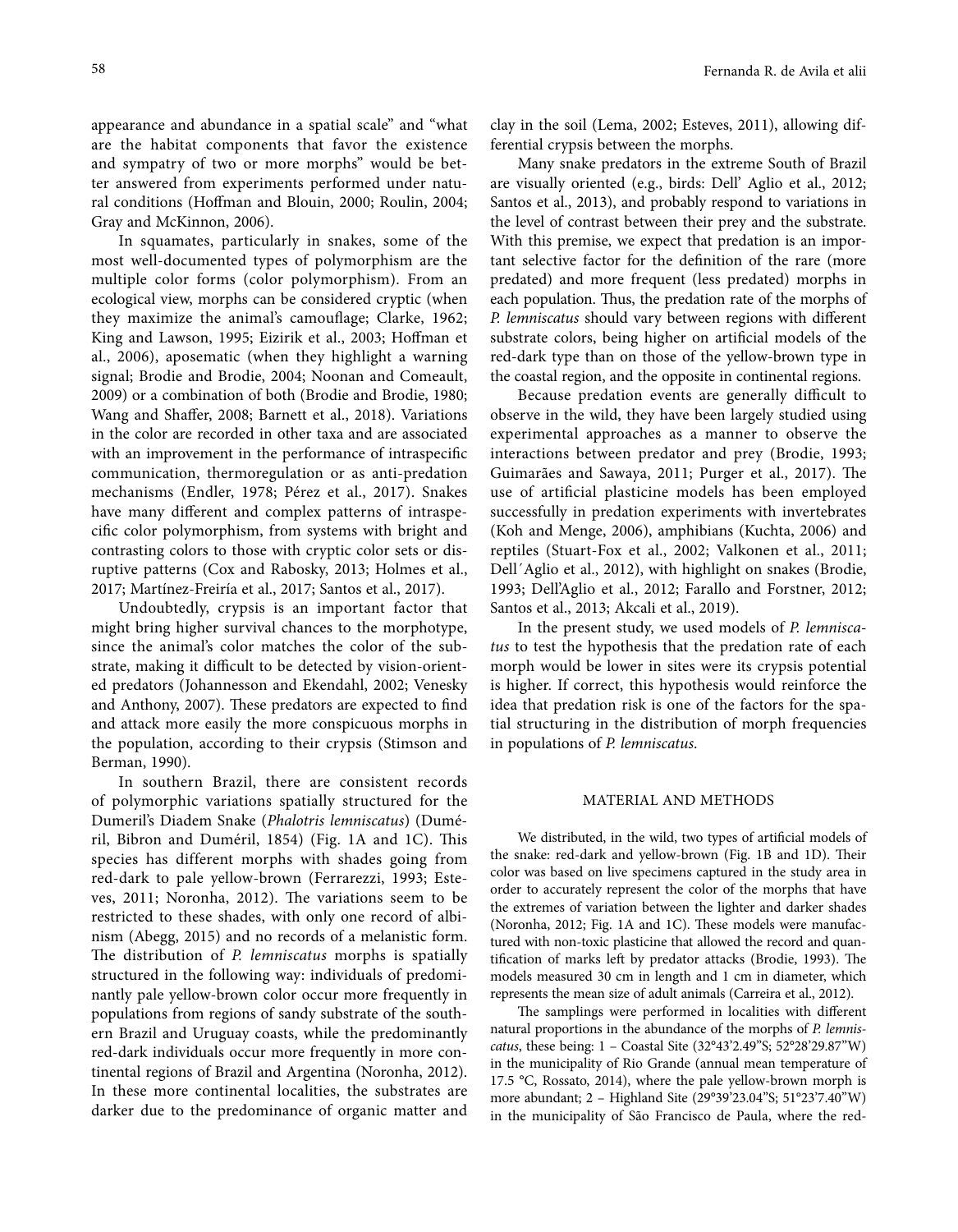

**Fig. 1.** General aspect of the specimens of *Phalotris lemniscatus* used as a reference to the pale yellow-brown (A) and red-dark (C) patterns and their models manufactured in plasticine (B and D, respectively). The image E show some marks considered as attacks from predators.

dark morph is more abundant (annual mean temperature of 14.5 °C; Rossato, 2014; minimum temperatures frequently close to 0 °C in winter; Maluf, 2000); 3 – Lowland Site (29°27'0.20"S; 50°34'59.83"W) in the municipality of Capela de Santana (annual mean temperature of 17.0 °C; Rossato, 2014), where both morphs are observed in similar proportions (Noronha, 2012). The sampled localities extend in extreme points of an area of approximately 12660 km² located at least at 404 km from each other (Fig. 2). The prevailing substrates in each locality are light and sandy (Coastal Site) and dark and argillaceous (Highland and Lowland Sites), allowing the evaluation of different contrast levels between model and background.

We distributed 200 models in each locality (100 red-dark and 100 pale yellow-brown), along five transects, each 400 m long. The transects were at least 1000 m from each other and each received 40 snakes (one every 10 meters). In each transect, the two morphs were interspersed so that they had 20 red-dark and 20 pale yellow-brown models, a protocol similar to that of Dell'Aglio et al. (2012) and Farallo and Forstner (2012). We used this 1:1 ratio to avoid a possible frequency-dependent predation effect. Each model received an identification code and its position was marked with a GPS device to facilitate their monitoring. We also took the care to arrange all the transects in an area of similar vegetation cover (low and scarce vegetation with the prevalence of exposed soil) that would not provide any visual barrier to the predators. Thus, the contrast between the models and the background happened due to the color of the artificial snake and the soil.

The artificial models remained exposed in the field for 48 hours. During this time, they were inspected twice, after 24 and 48 hours since the installation. During the inspections, we recorded the presence of attack marks on the models. Each artificial model that clearly showed marks of bird attack (e.g., peck-



**Fig. 2.** Geographic location of the sampling sites.

ings) was considered a predation event (Brodie, 1993; Dell'Aglio et al., 2012). The models showing attack marks during the first inspection were replaced by new models. It is worth highlighting that the three localities have a similar fauna of predatory birds (Fontana et al., 2008; Petry and Scherer, 2008; Accordi and Hartz, 2006), mainly of birds of prey (e.g., *Caracara plancus*, *Milvago chimango*), egrets (e.g., *Ardea alba*, *Syrigma sibilatrix*) and even some other generalist foragers (e.g., *Guira guira*).

#### *Data analysis*

Just clearly identifiable pecking marks were considered as an attack (or predation event). We quantified only the presence and not the number of marks. Thus, a model with one or more marks corresponded to one predation event. To evaluate the predation intensity of each morph, we calculated the predation rate. To do so, we divided the number of models of each morph with predation evidence (number of events) by the number of exposure hours of these models. The number of exposure hours corresponds to the total number of hours between the installation of the model and its final inspection. This calculation was done for each transect. To test the differences in predation rates of the morphs between the localities we performed an Analysis of Variance with randomization test (Pillar and Orlóci, 1996). In these analyses, we used Euclidian distance matrices between the morphs, restricting the permutations within the transects (blocks) to control possible discrepancies in factors related to the predation that were not directly verified (e.g. number and species of predators). The Analyses of Variance were performed by means of the software MULTIV v.3.34b (Pillar, 1997).

## RESULTS

We recorded altogether 162 predation events, which corresponds to an overall predation rate of 1.06 events per hour. At the Lowland Site, 90 models were attacked (23%). This locality had a larger number of attacks directed to the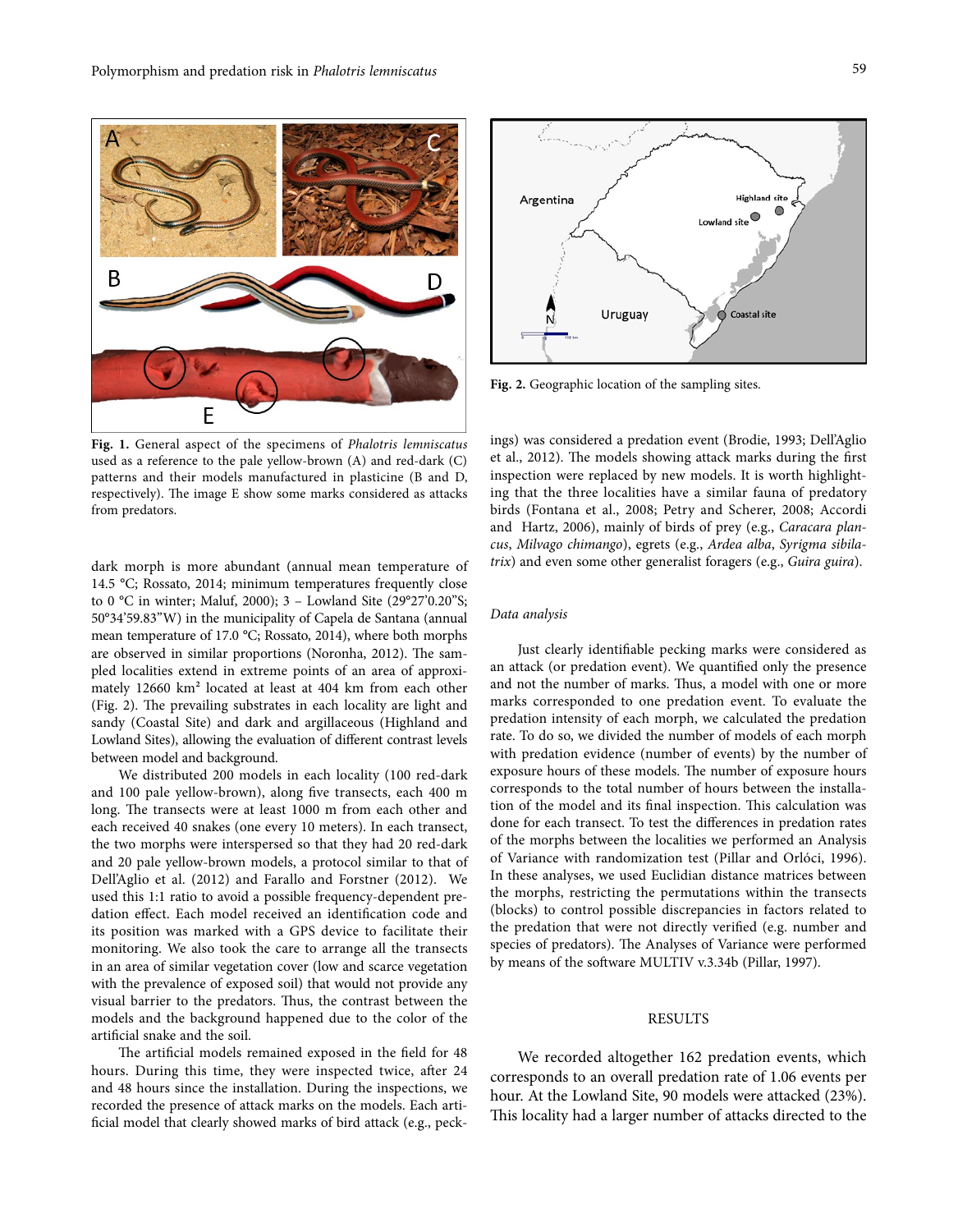

**Fig. 3.** Mean predation rate (events per hour) on the different morphs (red-dark and pale yellow-brown) in the three areas (Highland, Lowland and Coastal).

red-dark morph (57 models; 0.22 events per hour) than to the pale yellow-brown morph (33 models; 0.13 events per hour), this difference being marginally significant (SQE  $= 0.02$ ; R<sup>2</sup> = 41%; P = 0.057; n = 10). At the Coastal Site, we recorded 22 predation events (11%). As for the Lowland Site, the Coastal Site also showed more attacks on the red-dark models (16 models; 0.07 events per hour) than on the pale yellow-brown models (6 models; 0.03 events per hour) (SQE = 0.005;  $R^2 = 25\%$ ; P = 0.049; n = 10). At the Highland Site, there was no significant variation in the number of attacks between the different morphs (SQE = 0.0004;  $R^2 < 1\%$ ;  $P = 0.735$ ;  $n = 10$ ) (Fig. 3).

### DISCUSSION

Our results suggest that the morphs of *Phalotris lemniscatus* have different levels of predation and the preda-

tion rate varies between areas. Our predictions regarding the importance of crypsis were corroborated only at the Coastal Site, where the predation rate was higher on the red-dark models that have higher contrast (less cryptic) in relation to the substrate of the region. Similar results were also observed for the morphs of the Mottled Rock Rattlesnake (*Crotalus lepidus lepidus*; Farallo and Forstner, 2012) and the sand hills mice (Linnen et al., 2013), both in the United States. Experiments with artificial models showed that differential crypsis and predation are the main forces of the spatial structuring of the western rattlesnake's morphs (Farallo and Forstner, 2012). Similarly, Linnen et al. (2013) pointed out that the color of the soil offers differential camouflage opportunity to sandhill mice against owls and other raptors and is determinant to the spatial structuring of their colored morphs.

However, our data show that predation does not seem to be the main factor acting on the spatial structuring of the morphs of *P. lemniscatus* since the naturally more uncommon morph in the Lowland Site was the one that suffered less predation (pale-yellow). In other words, the low frequency of the pale-yellow morph in the Lowland Site population does not seem to be the result of predation.

It is worth highlighting that all the sampled localities have a similar predator composition. However, there is a possibility of existing regional variations in the ability of these predators in detecting prey, which would have influenced the local number of attacks on each model type. Experiments showed that the capacity of predators to detect the different morphs based on motionless prey is variable and depends on their ability to generate a specific searching image according to the form, size and color of the prey (e.g., Brodie, 1993; Olsson, 1993; Gotmark, 1994).

It is reasonable to imagine that the search image established by a predator is compatible with a certain type of prey that has a higher probability of being found. Thus, the naturally rare morphs in each locality may not be part of the searching image of local predators (Dukas, 1998). In this case, they might not be easily detectable, even if their color shows more contrast with the background. Therefore, their predation rate would remain relatively low, even if their population was experimentally increased with the introduction of artificial models (Wennersten and Forsman, 2009; Karpestam et al., 2014). In addition, animals that attack potentially dangerous organisms (e.g., snakes) commonly reduce their exploratory behavior toward new and different prey morphs (Greenberg and Mettke-Hofmann, 2001), thus exhibiting a neophobic behavior (avoiding a new environmental aspect) (Greggor et al., 2016). Although possible, this hypothesis would be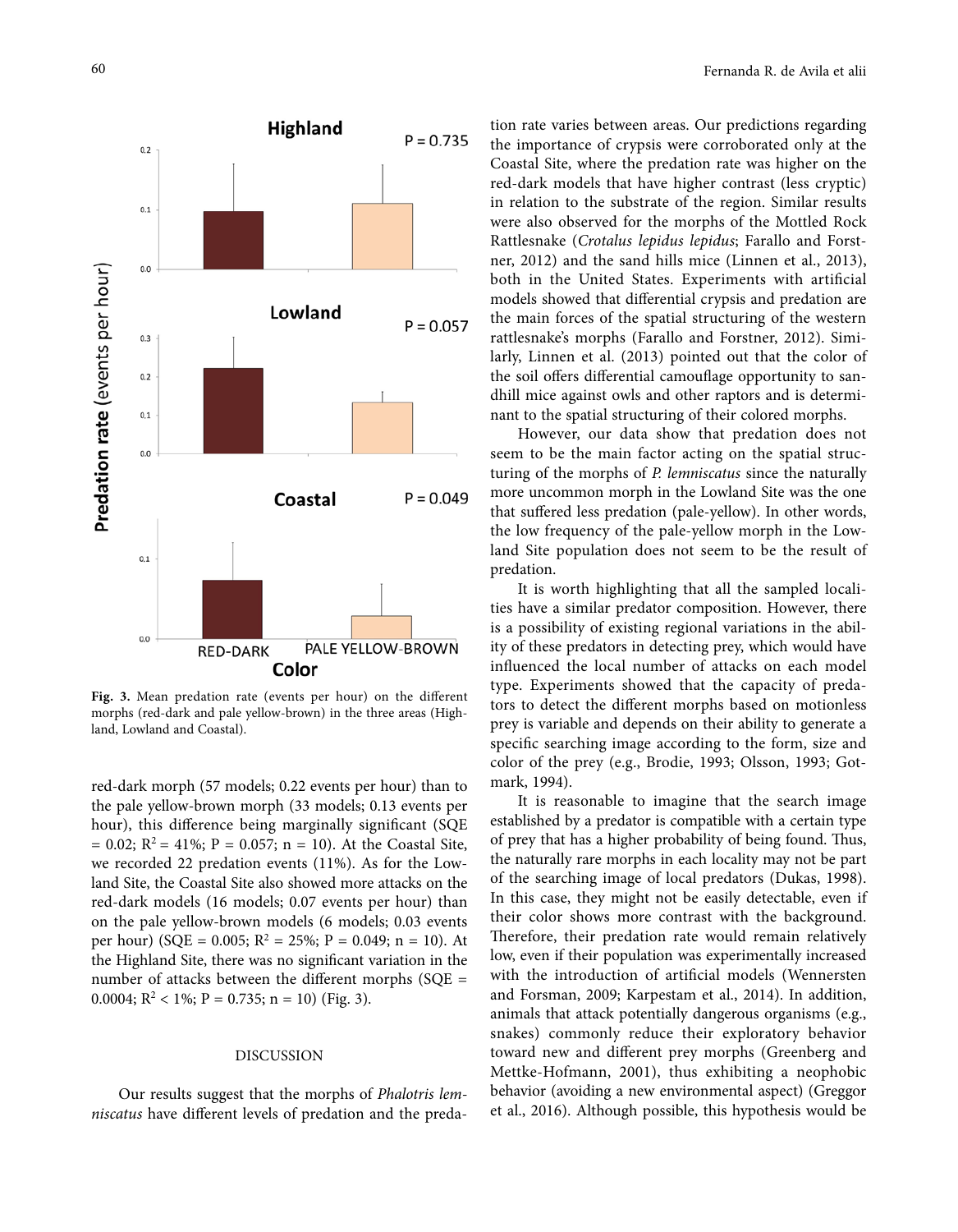applicable to the lowland and highland sites, but not to the coastal site, where the less common and less cryptical models were the most preyed ones.

Our results point toward the possibility that other factors besides crypsis interfere on the predation rate. Among those, we can mention the mimetic aposematic potential of the red morph since their bright colors are associated with poisonous or nonpalatable animals (Cuthill et al., 2005; Tarvin et al., 2017). The establishment of a parallel between our data and such studies seems convenient due to the slightly reddish pattern of one of the morphs of *P. lemniscatus*. Yet, the effectiveness of the aposematism based on coral-like coloration is questionable regarding canids (Tozetti et al., 2004) and birds (Smith, 1969). Besides the passive strategies such as crypsis and immobility (Venesky and Anthony, 2007), snakes show active defense strategies or behavioral displays such as escape (Forsman and Appelqvist, 1998; Creer, 2005; Allen et al, 2013). Additionally, *P. lemniscatus* has the antipredatory behavior called "erratic movements" (Tozetti et al., 2009), which would reduce the predation effectiveness after being detected by a predator (Forsman and Appelqvist, 1998). These behaviors may act in combination with the crypsis for the maintenance of each morph in each population.

Our study failed to obtain answers to the proposed questions. One of the reasons might be that the frequency of different morphs in each population may be related to other environmental factors such as thermoregulation (Trullas et al., 2007). In general, ectotherms from cold environments tend to have darker colors, which favor the absorption of solar radiation (Gibson and Falls, 1979; Clusella‐Trullas et al., 2008; Allen et al., 2013). Considering that the Highland Site has the lowest temperatures in the distribution area of *P. lemniscatus*, there would be a positive selective pressure favorable to red-dark individuals in the Highland Site and to pale yellow-brown individuals in the Coastal Site (see Bittner et al., 2002).

Despite the weakness of our hypothesis based on our results, we verify a regional variation on the predation risk of the different morphs of this species, which does not completely exclude the possibility that the selective pressure by predators is a relevant element in the structuring of the frequencies of different morphs in populations of this species.

## REFERENCES

Abegg, A.D., Entiauspe-Neto, O.M., Lema, T. (2015): First record of albinism in the Elapomorphini tribe (Serpentes: Dipsadidae). Herpetology Notes **8**: 503-505.

- Accordi, I.A., Hartz, S.M. (2006): Distribuição espacial e sazonal da avifauna em uma área úmida costeira do sul do Brasil. Rev. Bras. Ornitol. **14**: 117-135.
- Akcali, C.K., Pérez-Mendoza, H.A., Salazar-Valenzuela, D., Kikuchi, D.W., Guayasamin, J.M., Pfennig, D.W. (2019): Evaluating the utility of camera traps in field studies of predation. PeerJ **7**: e6487.
- Allen, W.L., Baddeley, R., Scott-Samuel, N.E., Cuthill, I.C. (2013): The evolution and function of pattern diversity in snakes. Behav. Ecol. **24**: 1237-1250.
- Barnett, J.B., Michalis, C., Scott-Samuel, N. E., Cuthill, I.C. (2018): Distance-dependent defensive coloration in the poison frog *Dendrobates tinctorius*, Dendrobatidae. P. Natl. Acad. Sci-Biol. **115**: 6416-6421.
- Bittner, T.D., Richard, B.K., James, M.K., Gatten Jr., R.E. (2002): Effects of Body Size and Melanism on the Thermal Biology of Garter Snakes (*Thamnophis sirtalis*). Copeia **2002**: 477-482.
- Brodie, E.D. (1993): Differential avoidance of coral snake banded patterns by free-ranging avian predators in Costa Rica. Evolution **47**: 227-235.
- Brodie, E.D. III, Brodie Jr., E.D. (2004): Venomous snake mimicry. In: The venomous reptiles of the Western Hemisphere, pp. 617-633. Campbell, J.A., Lamar, W.W., Eds, Comstock, Ithaca.
- Brodie, E.D. Jr., Brodie, E.D. III. (1980): Differential avoidance of mimetic salamanders by free-ranging birds. Science **208**: 181-182.
- Calsbeek, R., Cox, R.M. (2012): An experimental test of the role of predators in the maintenance of a genetically based polymorphism. J. Evolution. Bio. **2512**: 2091-2101.
- Carreira, S., Meneghel, M., Achaval, F. (2012): Reptiles de Uruguay. DIRAC Facultad de Ciencias, Montevideo.
- Clarke, B. (1962): Balanced polymorphism and the diversity of sympatric species. In: Taxonomy and Geography, pp. 47-70. Nichols, D., Ed, Systematics Association Publication, London.
- Clusella‐Trullas, S., Terblanche, J.S., Blackburn, T.M., Chown, S.L. (2008): Testing the thermal melanism hypothesis: a macrophysiological approach. Funct. Ecol. **22**: 232-238.
- Cox, C.L., Rabosky, A.R.D. (2013): Spatial and temporal drivers of phenotypic diversity in polymorphic snakes. Am. Nat. **182**: E40-E57.
- Creer, D.A. (2005): Correlations between ontogenetic change in color pattern and antipredator behavior in the racer, *Coluber constrictor*. Ethology **111**: 287-300.
- Cuthill, I.C., Stevens, M., Sheppard, J., Maddocks, T., Párraga, C.A., Troscianko, T.S. (2005): Disruptive coloration and background pattern matching. Nature **434**: 72-74.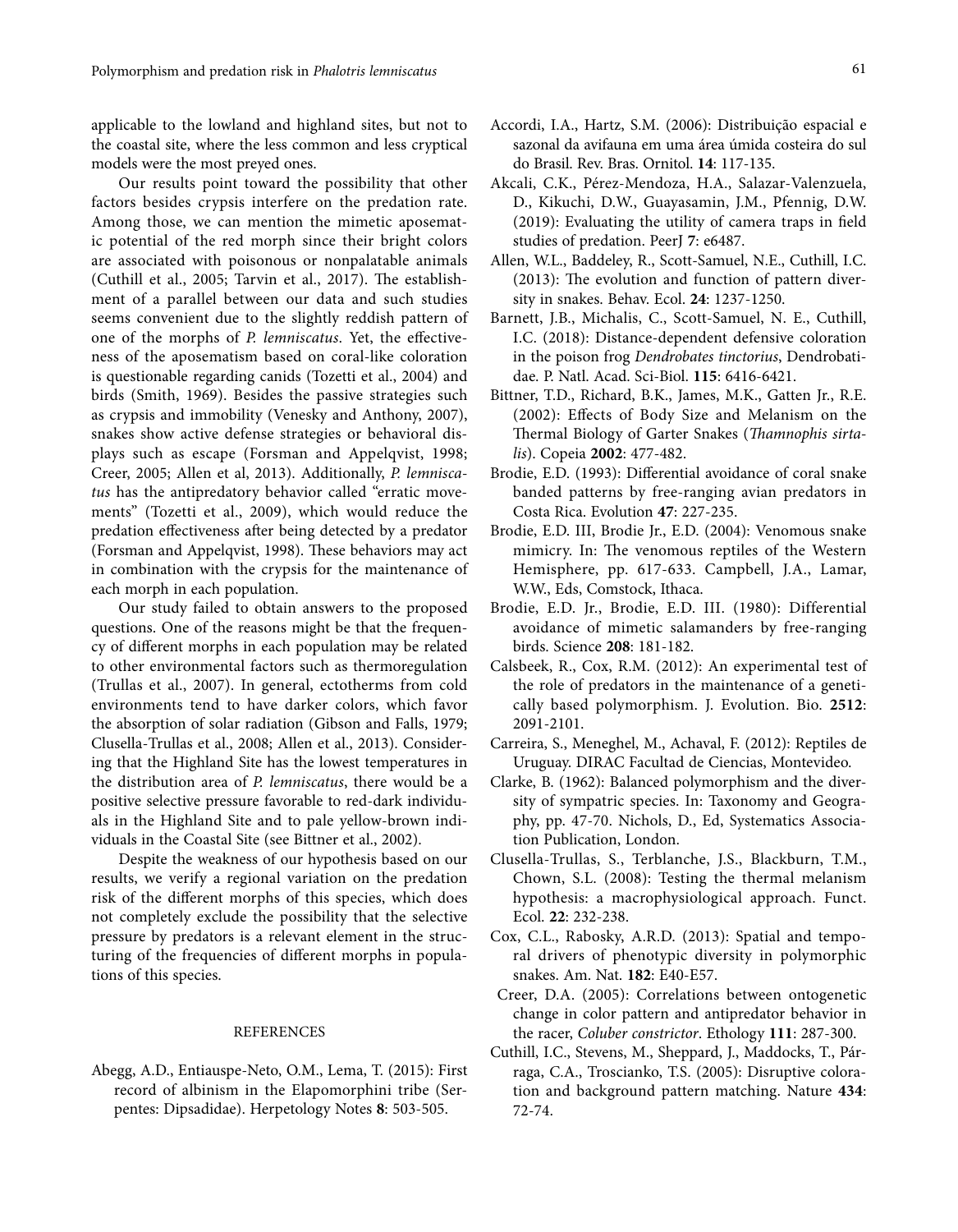- Deitloff, J., Johnson, V.M., Guyer, C. (2013): Bold colors in a cryptic lineage: do Eastern Indigo Snakes exhibit color dimorphism? PLoS ONE **5**: e64538.
- Dell'Aglio, D.D., Toma, T.S.P., Muelbert, A.E., Sacco, A.G., Tozetti, A.M. (2012): Head triangulation as anti-predatory mechanism in snakes. Biota Neotrop. **12**: 1676- 0603.
- Dukas, R, (1998): Constraints on information processing and their effects on behavior. In: Cognitive ecology, pp. 89-127. Dukas, R., Ed, University of Chicago Press, Chicago.
- Duméril, A.M.C., Bibron, G., Duméril, A.H.A. (1854): Erpétologie générale ou histoire naturelle complète des reptiles. Roret, Paris.
- Eizirik, E., Yuhki, N., Johnson, W.E., Menotti-Raymond, M., Hannah, S.S., O'Brien, S.J. (2003): Molecular genetics and evolution of melanism in the cat family. Curr. Biol. **13**: 448-453.
- Endler, J.A. (1978): A predator's view of animal color patterns. In: Evolutionary Biology, pp. 319-364. Hecht, M.K., Steere, W.C, Wallace, B., Eds, Plenum Press, New York and London.
- Esteves, G.P. (2011): Filogenia das serpentes do grupo de *Phalotris lemniscatus* (Serpentes, Colubridae) baseada em marcadores moleculares. Unpublished Graduated. Coursewoork. Universidade Federal do Rio Grande do Sul, Brazil.
- Farallo, V.R., Forstner, M.R.J. (2012): Predation and the Maintenance of Color Polymorphism in a Habitat Specialist Squamate. PLoS ONE **7**: e30316.
- Ferrarezzi, H. (1993): Sistemática Filogenética de *Elapomorphus*, *Phalotris* e *Apostolepis* (Serpentes: Colubridae: Xenodontinae). Unpublished Master Dissertation, Universidade de São Paulo, Brazil.
- Fontana, C.S., Rovedder, C.E., Repenning, M., Gonçalves, M.L. (2008): Estado atual do conhecimento e conservação da avifauna dos Campos de Cima da Serra do sul do Brasil, Rio Grande do Sul e Santa Catarina. Rev. Bras. Ornitol. **16**: 281-307.
- Forsman, A., Appelqvist, S. (1998): Visual predators impose correlational selection on prey color pattern and behavior. Behav. Ecol. **9**: 409-413.
- Gotmark, F. (1994): Does a novel bright colour patch increase or decrease predation? Red wings reduce predation risk in European blackbirds. P. Roy. Soc. Lond. B Bio. **256**: 83-87.
- Gray, S.M., McKinnon, J.S. (2006): Linking color polymorphism maintenance and speciation. Trends Ecol. Evol. **22**: 71-79.
- Greenberg, R., Mettke-Hofmann, C. (2001): Ecological aspects of neophobia and neophilia in birds. In: Current Ornithology, pp. 119-178. Nolan, V., Thompson,

C.F., Eds, Springer, Boston.

- Greggor, A.L., Clayton, N.S., Fulford, A.J., Thornton, A. (2016): Street smart: faster approach towards litter in urban areas by highly neophobic corvids and less fearful birds. Anim. Behav. **117**: 123-133.
- Guimarães, M., Sawaya, R.J. (2011): Pretending to be venomous: is a snake's head shape a trustworthy signal to a predator? J. Trop. Ecol. **27**: 437-439.
- Hedrick, P.W. (2006): Genetic polymorphism in heterogeneous environments: the age of genomics. Annu. Rev. Ecol. Evol. S. **37**: 67-93.
- Hoffman, E.A., Blouin, M.S. (2000): A review of colour and pattern polymorphisms in anurans. Biol. J. Linn. Soc. **70**: 633-665.
- Hoffman, E.A., Schueler, F.W., Jones, A.G., Blouin, M.S. (2006): An analysis of selection on a colour polymorphism in the northern leopard frog. Mol. Ecol. **15**: 2627-41.
- Holmes, I.A., Grundler, M.R., Rabosky, A.R.D. (2017): Predator perspective drives geographic variation in frequency-dependent polymorphism. Am. Nat. **190**: E78-E93.
- Huxley, J.S. (1955): Morphism and evolution. Heredity **9**: 1-51.
- Johannesson, K., Ekendahl, A. (2002): Selective predation favoring cryptic individuals of marine snails (*Littorina*). Biol. J. Linn. Soc. **76**: 137-144.
- Karpestam, E., Merilaita, S., Forsman, A. (2014): Natural levels of colour polymorphism reduce performance of visual predators searching for camouflaged prey. Biol. J. Linn. Soc. **112**: 546-555.
- Karpestam, E., Merilaita, S., Forsman, A. (2016): Colour polymorphism protects prey individuals and populations against predation. Sci. rep-UK **6**: 22122.
- King, R.B., Lawson, R. (1995): Color-pattern variation in Lake Erie water snakes: the role of gene flow. Evolution **49**: 885-896.
- Koh, L.P., Menge, D.N.L. (2006): Rapid Assessment of Lepidoptera Predation Rates in Neotropical Forest Fragments. Biotropica **38**: 132-134.
- Kuchta, S.R. (2006): Experimental support for aposematic coloration in the salamander *Ensatina eschscholtzii xanthoptica*: implications for mimicry of Pacific newts. Copeia **2005**: 265-271.
- Lema, T. (2002): Répteis recentes do Rio Grande do Sul. In: Os répteis do Rio Grande do Sul: atuais e fósseis - biogeografia - ofidismo, pp. 35-91. Lema, T., Ed, EDIPUCRS, Porto Alegre.
- Linnen, C.R., Poh, Y.P., Peterson, B.K., Barrett, R.D., Larson, J.G., Jensen, J.D., Hoekstra, H.E. (2013): Adaptive evolution of multiple traits through multiple mutations at a single gene. Science **339**: 1312-1316.